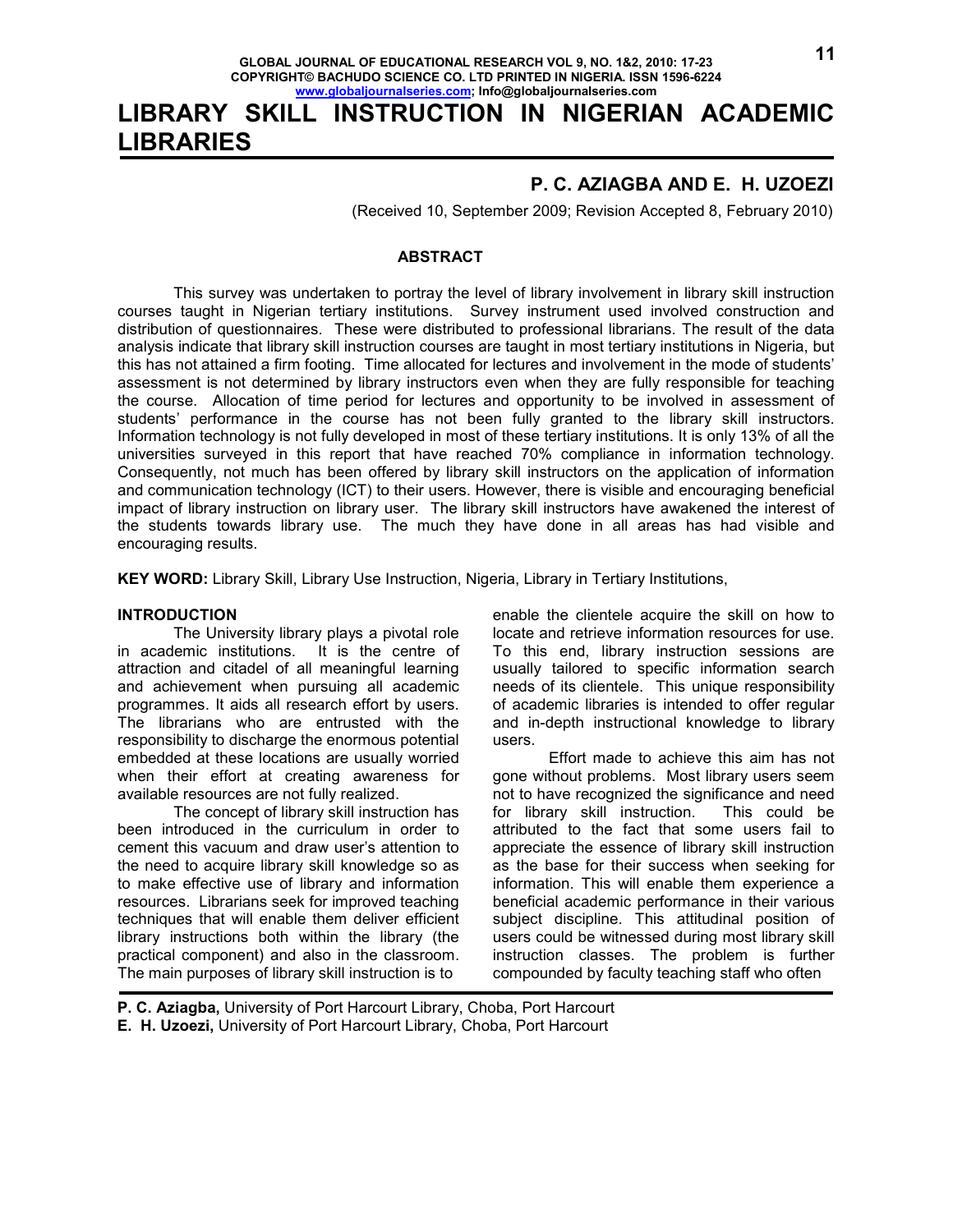insist on appointing teachers for this course themselves or drop the course altogether. They have remained indifferent in the effort to propagate teaching sessions successfully. I addition, most institutions do not undertake follow-up courses on library skill instruction after the first library orientation. The library skill instruction programme also has its internal problems. Among the professional library staff, there is the problem of who teaches the library instruction course particularly as it attracts little or no incentive. Then, there is the big divide in the library instruction circle over what should be included in the curriculum for library instruction sessions.

The ultimate aim of the library instruction is to improve students' information seeking ability. Most studies have shown that library instruction has some impact on students' attitude towards seeking information. Negative campus attitude and perception of library information literacy has been aggravated by the presence of electronic media – the internet. Many academic library users find the internet easier to use than the provisions at the library. Also, remote access to the resources of the library leads users away from the need for library instruction. Effort to put library instruction sessions in motion in universities has not been a waste. Major benefit of the instruction session is its effectiveness in exposing students to the use of new information resources and bringing to their memories what they have heard or used in the past. The knowledge gained sustains the students through their career period in the universities as well as in the future. This is because research skills have become a part of future job description. This paper aims at surveying library skill instruction in some Nigerian universities. This is to highlight the ways the librarians present the library instruction to their clientele. To identify the problems they encounter as well as their effort to sell the library to the academic communities.

# **LITERATURE REVIEW**

 Publications cited in this paper show the effectiveness of library skill instruction in creating awareness for the need to make users appreciate library services in tertiary institutions in Nigeria.

Lorenzen (2004) reviewed librarians teaching in classroom all over the world. The report stated that while some countries appear to have fairly well developed academic library skill instruction programmes, there is serious need for these services to be further developed. The level of development of academic library skill instruction in Nigeria is still low. Nwoye and Anafulu (1973) at the time of their report stated that there are very few well organized public libraries and even secondary school libraries. Since this situation has not seriously changed, it implies that most freshmen would not have used a library before enrolling in an institution of higher learning. The teaching of library skill instruction may therefore look strange to some library users as this may be their first encounter with lesson on how to locate information in the library.

 While Adedigba (1990) wrote on library instruction programmes at a variety of agricultural tertiary institutions in Nigeria, Iroka (1990) gave the same overview for Nigerian medical schools. They observed the issues of library skill instruction efforts still at its infancy. Library skill instruction is a necessary provision and patrons would expect and desire a continuation of the programme in the  $21<sup>st</sup>$  century if adequate funding is provided for the library. Since the library is not totally in command of the finance, management involvement is very crucial. In another instance, Edem, Ani and Ocheibi (2009) recommended that library instruction be listed for newly admitted students while guided tours of library facilities are made compulsory for final year students. Have these students fully understood the place of the library in tertiary institutions? Enough exposure to the methods of information retrieval and literature search will make one encounter less problems in using the library resources. Oyewusi and Oyeboade (2009) observed that most Nigerian undergraduates view library as a place to borrow books and read lecture notes. They are still unaware of the rich content they can access through libraries' available resources. Adequate exposure to library resource use will eliminate students' graduation without being fully prepared for research in future.

 In an empirical study, Emmons and Wanda (2002) concluded that library instruction made a small difference in the type of materials students chose and how they found them. They noticed an appreciable increase in library use. Some researchers believe that the effort made to tackle the problems of library skill instruction effectiveness should be based on characteristics of the user. Maybee (2006) studied the effect on users when the instruction is tailored towards the user information seeking behavior. The report came to the conclusion that a user – centered approach is very effective in delivering library instruction. To further support the influence of learning style, Costello, Lenholt and Stryker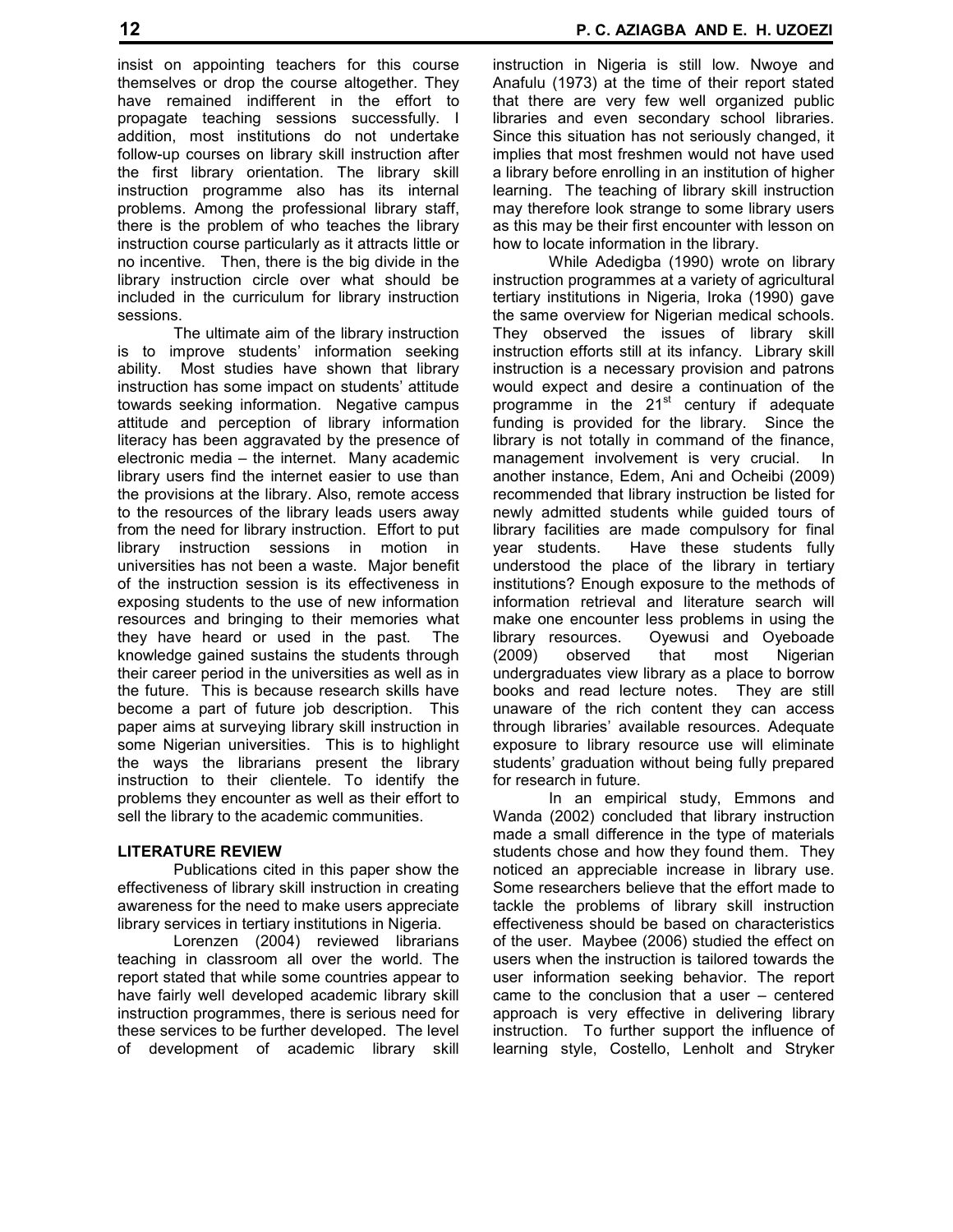(2004) surveyed recent generation of college students and concluded that they have a learning style with identifiable characteristics. In order to capture them, learning instruction needs to be channeled towards their learning styles.

 Since the allocation of classroom space is mainly dependent on provision from faculty, inadequate number of sessions is given for library skill instruction. When the library instructor is able to access more than allocated session the effect is remarkable. In such situation Gandlin (2004) reported that researchers who break their session instruction into shorter segments have achieved better learning result. To further establish workable relationship between the library and the faculty, Awale – Ale (2007) advised university library skill instructors (who interact with the faculties) to provide information sources that are relevant to the faculty needs and also create a process that works amicably with the faculty.

Most spectacular effect of library skill instruction is seen on its effect on information seeking behavior. In the report by Todd (2003), information seeking was defined as the interaction between people, data, knowledge and wisdom that fall under the rubric of knowledge and the diverse contexts in which they interact. Gross (2005) also referred to people that are deficient in information seeking skills as having difficulty in knowing when they need information. They equally do not know the value of the library in providing information and how to evaluate the sources they have found. Where the effects of library skill instruction have been utilized effectively, the emanating reports have been good. In a bibliometric analysis of influence of library skill instruction on students' project, Robinson and Schlegel (2004) found that library instruction had little impact on the type of sources cited. When the instructor enforced penalties as regards grading of the papers, the students cited more scholarly papers. Also, it appears that there is improvement on use of library resources when pressure is put on the students. Instructors mandating specific requirements for sources to be used had a very positive result. Horde (2000) also had an encouraging report when bibliographies from papers written by freshmen English students showed evidence of cited sources located through library data bases. Similarly, Hurst and Leonar (2007), still on the issue of term paper, put forward the idea that through analysis and comparism of bibliographies the sources used by the students could be visualized.

The presence of internet and easy with which people access information on the net, has its own problems on scholarship. Since this does not need much physical or mental effort, people access information on the web without making room for effective evaluation of what they have retrieved. Martin (2000) stated that option for quickly available information on the internet hinders the development of students' research skill as it provides only a small fraction of the information available on any given topic. The argument that the growth of the internet should be seen as development of a new research methodology has led to more students abandoning the use of library completely (O'Brien and Songa 2005). In a similar observation, Griffiths and Peter (2005) reported that over two – third of the students began their research on the internet rather than the academic library. Ghaphery (2002) in describing the Virginia Commonwealth Library had in mind making access to both library resources and the online resources more users friendly and easily accessible. In favour of information technology, Maness (2008) investigated library instruction delivered through video tutorial and established that the systems are indeed adequate alternative to live lectures. The issue of pre and post surveys was undertaken by Gong and Loomis (2009). Their result showed that follow-up instruction sessions had a significant impact on the students' library usage experience. However, the same experience was not found on the students, knowledge of the library resources. This will help design a more effective way to teach and interact to the millennial generation. In an intensive survey, Barbara et al (1993) suggested that library skill instruction classes be taught mainly by librarians who also do reference work. They could substitute teaching for reference desk hours for certain periods.

# **METHODOLOGY**

 In this study, the survey method was used. Questionnaire was constructed to deduct information from librarians who teach library skill in various university libraries in Nigeria.

 The copies of the questionnaires were issued to librarians who attended the recently concluded 2009 national conference of the Nigerian Library Association held at Ibadan, Nigeria. This gathering offered a good opportunity where all the librarians who received the questionnaires were able to respond and return the copies. The survey questions were divided into six categories. The first group of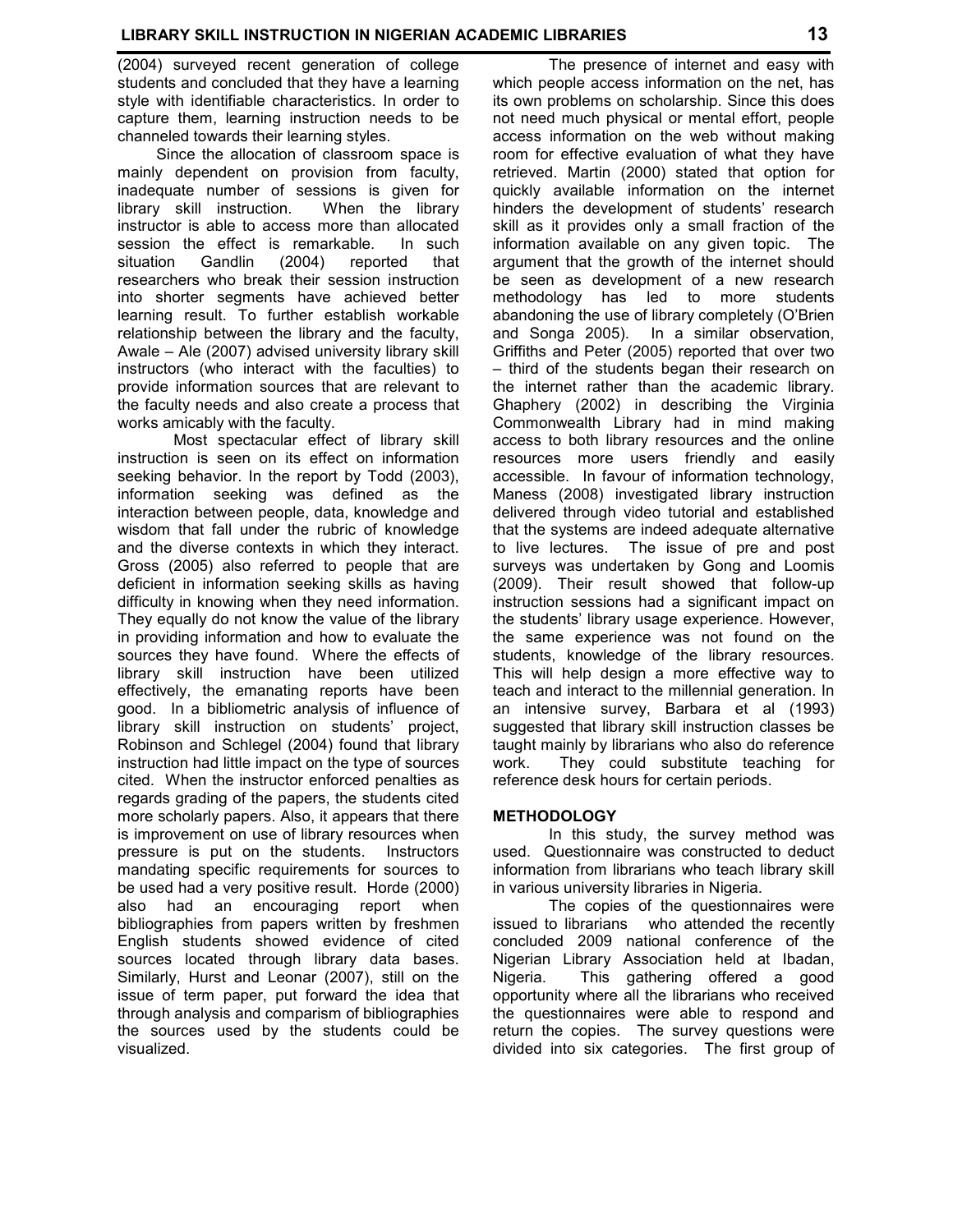questions dealt on the effort made by the library to introduce services to the new entrants to the institutions. The next set of questions dealt on the publicity undertaken by the library to create awareness generally. Then, questions were asked based on the interaction between the faculty and the library. The rest of the questions were on the level of co-operation with the faculty, involvement of information technology and the evaluation of library skill instruction efforts at these institutions.

 Since the gathering at this venue was a good opportunity to have immediate access to librarians in universities, thirty three questionnaires were given out. They were successfully collected and used for analysis.

## **DATA ANALYSIS AND RESULT**

 The result of the survey showed that all universities in Nigeria make provision for library skill instruction for fresh students. This is mostly done when the students' programme of orientation is taking place. Other training sessions offered to the students in 76% of the institutions are variously tagged library tour or library orientation talk. Only 13% of the responding institutions offer demonstration about the library on CD ROM.

 On the publicity given to the library to create awareness, 82% of the 33 universities sampled do not provide library guide while only 19% did. Less than half (46%) provide point of use instructions and posters. On how these libraries introduce their services to the institutions community, 40% present welcome speech and provide handout about the library and 60% do not provide such. Library newsletter to highlight library services and collections are only provided by 55% of the institutions. On how often the libraries received requests to organize special tours and orientation from departments, 66% have received such requests while 44% never received. In 69% of the institutions the students are compelled to take a research component in their studies in which they make effective use of the library. It is only in 43% of the institutions that this course is graded.

 In all institutions, library instruction is not offered as a course or credit carrying course but comes up generally as part of general studies course. There is variation in all these institutions on the number of times library instruction course is taught. In 76% of the institutions, it comes up once while in 16% of the institutions it comes up all through the sessions of the students' life in the school. The library instructors do not have

absolute control over the course hence the number of lecture period allocated is dependent on the provisions made by the co-coordinating faculty. On level of co-operation received from the faculty as regards scheduling the library instruction sessions, in 68% of the institutions, the relationship has not been so cordial. It seems that there is little or no co-operation as the teaching faculty would wish to handle the library instruction sessions. Only 32% of the institutions libraries received encouraging co-operation from the faculty. In 63% of the institutions, the library skill instructors are not involved in grading the examination papers on use of library.

These university libraries have reached some level of compliance on information technology usage. 38% of the institutions have reached appreciable level, while only 13% has reached 70% level in library automation. Not minding the level of compliance reached, in 77% of the institutions, the students are carried along at every level of development. From the opinion of the respondents, the provision of library skill instruction so far has been effective in 69% of the institutions. 29% claim that information technology has not been effective in their institutions. On the impact information technology has had on the library use, 85% stated that it has had only little impact. While 15% claim it had no impact at all.

#### **DISCUSSION**

 This survey shows that in Nigerian tertiary institutions there is clear awareness of the need for library skill instruction. The teaching of this course has been integrated into the teaching of general studies. Freshmen are exposed to orientation talks and library tours. Since these teachings are not graded, students' participation has not shown the required level of commitment.

There are materials that are put in place to help advertise the library services which enable the users find their ways easily when they use the library. Majority of the libraries surveyed provide library brochure that gives information about the services offered. Slightly below majority go further to provide poster or library newsletter. Libraries need to make effort to enable users find materials independently. This will mean that at graduation, students must have acquired enough library skill to enable them use any library freely. However, the findings here show that librarians have encountered graduate students who could not use the library effectively. Librarians often receive requests from faculties for their students to be taken on special tour of the libraries. Such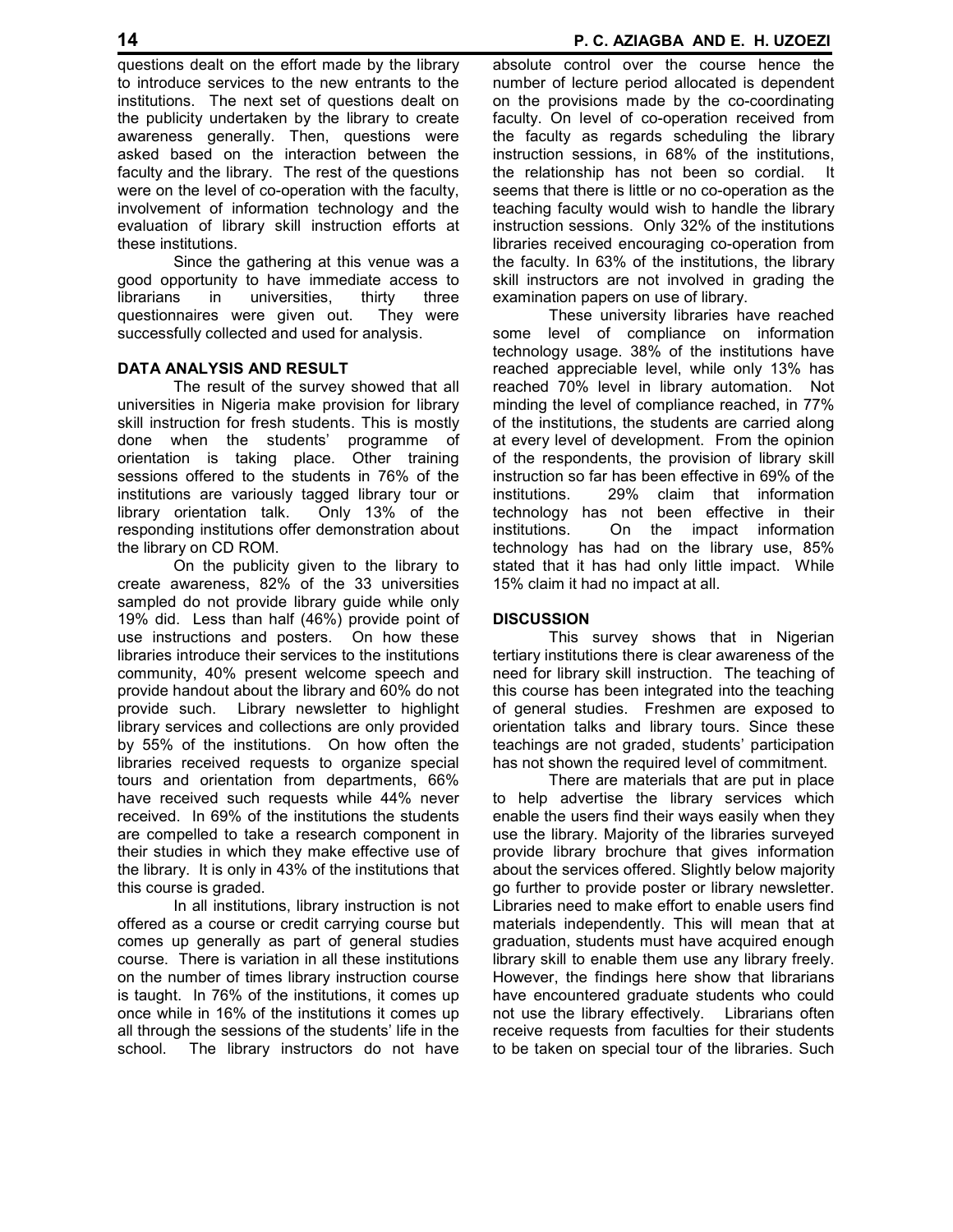requests give students opportunity to understand the method of use of library services clearly.

 Conflict between the library and the faculty still arises occasionally. A major area of conflict is in allocation of library skill instruction period on the schedule for time table. Librarians are not the ones that draw the time tables and only depend on the periods allocated to them. As reported in earlier studies, librarians are not involved in grading the papers even after teaching the course. This is found to be true in this report. Introduction of research component in library skill instruction where students are expected to make use of this library has not been worked out effectively. In some cases, library skill instruction comes up to the students just once during their education period as students. Very few librarians are involved as instructors in co-coordinating this library skill instruction course in the universities. In many of these institutions, the library has not received full co-operation from faculties as regards scheduling of library instruction sessions. They often want to do the teaching themselves. In very few cases where the librarians are given free hand to co-ordinate this course, the output has had a marvelous effect. Majority of the librarians agree that provision of library instruction has been effective generally. Its impact has greatly been noticed during students' research activities. The students could work independently in locating vital information. Library skill instruction has had remarkable impact on the use of library in these institutions surveyed. It is also discovered that where library skill instruction sessions are well attended, the problem of large class could not allow proper assessment of students' assimilation rate.

 The level of information technology compliance in these institutions is still below average (40%). In most institutions, the students and staff seem to be carried along. However, there are cases where many librarians do not have knowledge of the level developments in information technology has gotten to in their institutions. This is a dangerous situation as the absence of the few individuals who handle these equipments will create a serious setback. However, universities who have access to information technology have enjoyed the benefits.

#### **CONCLUSION**

 Academic library instruction in Nigerian universities though largely developed has a lot of problem to grapple with. Firstly, the librarians do not have direct control over the students and often do not come in contact with them many times in their stay in the institutions. Librarians' effort to boost the image of the library has to be followed aggressively. Librarians should not be deterred because of difficulties encountered. The benefits of these efforts should spur more effort to forge ahead since the results are highly encouraging.

 This paper recommends more management support for librarians' effort to teach library skill. This can be by provision of adequate classrooms, sustenance of credit-earning capacity of the course and compulsory nature of a 'pass' in the grading system among others. The information technology aspect of library skill needs to be intensified; Information technology is penetrating every sphere of life. Any problem that hinders adequate knowledge of proper use of the library could keep the student behind others worldwide.

#### **REFERENCES**

- Ajibero M. I., 1995. User expectation from Nigerian University Libraries Services in the 21<sup>st</sup> Century. Public and Access Services Quarterly 1: 33 – 49.
- Adedigba, Y., 1990. User Education in research institutes libraries in Nigeria. Quarterly bulletin of the International Association of Agricultural Librarians and Documentation. 35. pp. 73 – 76.
- Awale Ale, Isabella Idomu,. 2007. Faculty Librarian Collaboration on developing reading skills in Tertiary institutions. Library philosophy and practice 200*7.* (paper presented at the 3<sup>rd</sup> Annual ELTT National Conference held at Senate Chamber University of Agriculture (UNAAB). Abeokuta Oct. 5 – 7 2005.

Barbara, Francis, Gleen James, Lee Kate, Chair Alice Primack, and Sanderson Rosalie. 1992. Evaluation of the library instruction program at the University of Florida. Lib webmaster@mail.uflib. Ufl.edu last

updated April 4 2008.

Castello, B. Lenholt, R and Stryker, J., 2004. Using black board in library instruction: addressing the learning style of generation X and Y, Journal of academic liblibrarianship*.* 30: 452-60.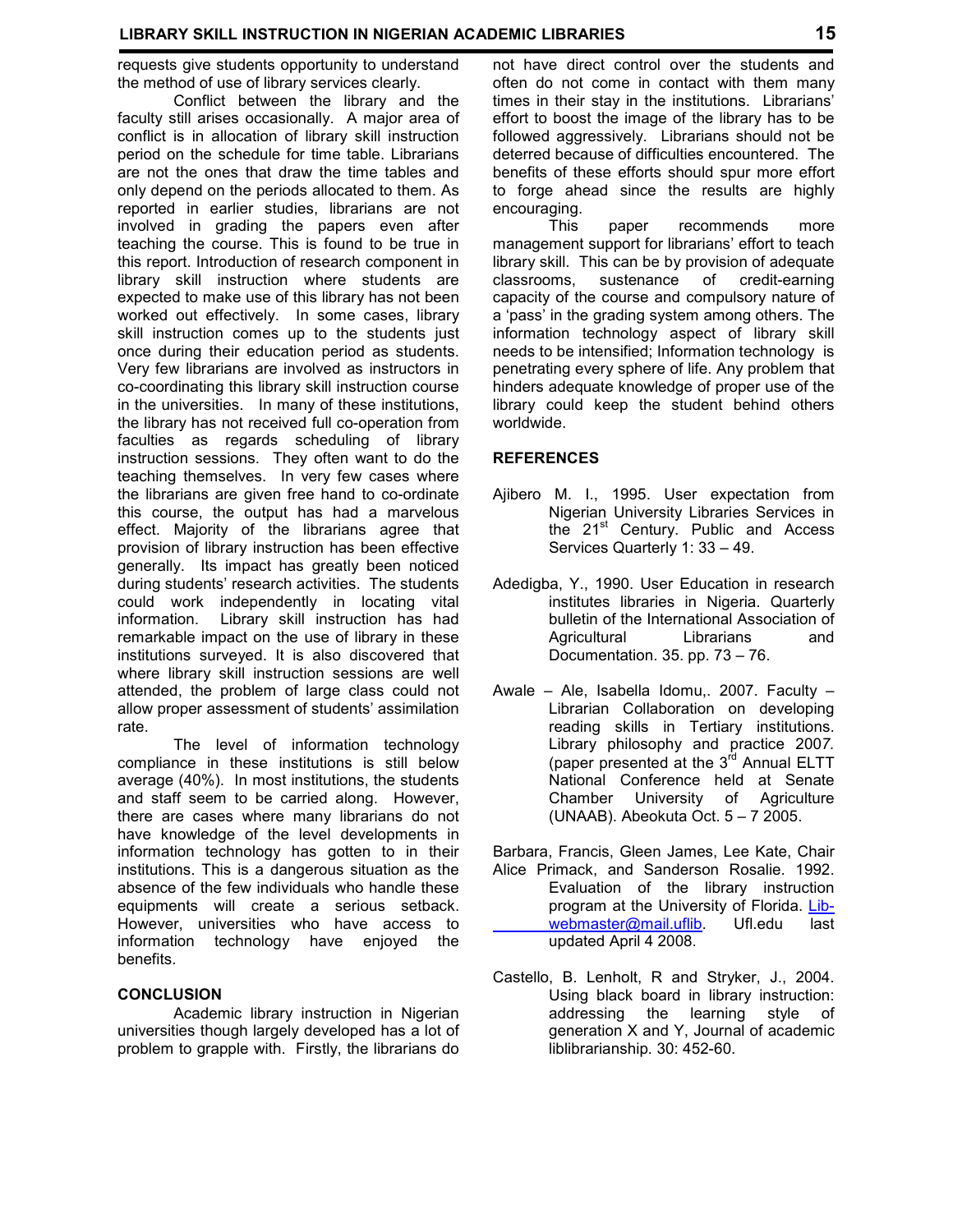- Cross, Melissa, 2005. The impact of low level skills on information seeking behaviors. Reference and User Services Quarterly 45, (2): 155 -62.
- Edem, Nkoyo, Ani Okon and Ocheibi Jonathan,
- 2009. Students' perceived effectiveness in the use of library resources in Nigerian universities. Educational Research and Review 10, (6): 322 – 326.
- Emmaris, Mark and Wanda, Martin. 2002. Engaging conversation, evaluating the contributions of library instruction to the quality of students research. College and research libraries 63, (6): 545-560.
- Gandlri, S., 2004. Faculty librarian collaboration to access the effectiveness of a five – session library instruction model. Community and Junior College Llibraries, 12: 15-48
- Ghaphery, James.2002. My library at Virginia Commonwealth Library. D.\_Lib Magazine 8: (7/8): 1-7.
- Gong, Xiaome and Loomis, Mary Kay., 2009. An Empirical study on following library instruction sessions in the classroom. Electronic journal of Academic and special librarianship 10,(1): 1 – 13.
- Griffiths, Jullian R. and Peter, Brophy., 2005. Students Searching behaviour and the Web: Use of academic Resources and google. Library Trends. 53(4): 537 – 554.
- Hovde, K., 2000. Check the citation: Library Instruction and Student paper bibliographies. Research Strategies 17  $(1): 3-9.$
- Hurst, Susand and Leonard, Joseph, 2007. Garbage in, Garbage out the effect of library instruction on the quality of students' term paper. Electronic Journal of Academic and special librarianship 8 (1): 1-13,
- Iroka, L., 1990. Library orientation and instruction for students in Nigerian Medical Schools. Research Strategies 8: 82 – 84.
- Lorenzen Michael, 2004. Library Instruction outside North America. America in the 20<sup>th</sup> Century. www.libraryinstruction.com/international. html.
- Maness, Jack, 2008. Evaluation of Library Instruction delivery to Engineering Students using streaming Video. <jack.maness@colorado.edu.
- Martin, Jasen, 2008. The Information seeking behaviour of undergraduates education majors: Does library instruction play a role? Evidence based library and information practice 3: (4) 4-17.
- Maybee, C., 2006. Undergraduate perception of information use: the bases for creating user – centered student information literacy instruction. Journal of Academic librarianship. 32: 79-95
- Nwoye, S. C. and Anafulu, J.C., 1973. Instructing University Students in Library use: The Nsukka experiment. Libri 23 :251 – 259.
- O'Brien, Heather L and Songa Symons, 2005. The information Behaviour and preference of undergraduate students. Research Strategies 20 (4): 409 – 423.
- Robinson, Andrew and Schlegl Karen., 2004. Student Bibliographies improve when professors provide enforceable guideline for elations. Portal: libraries and the Academy 4. (2): 275-290.
- Todd, Ross J., 2003. Adolescents the information seeking and use implications for information professionals. School Libraries Worldwide 9.(2): 27 – 46